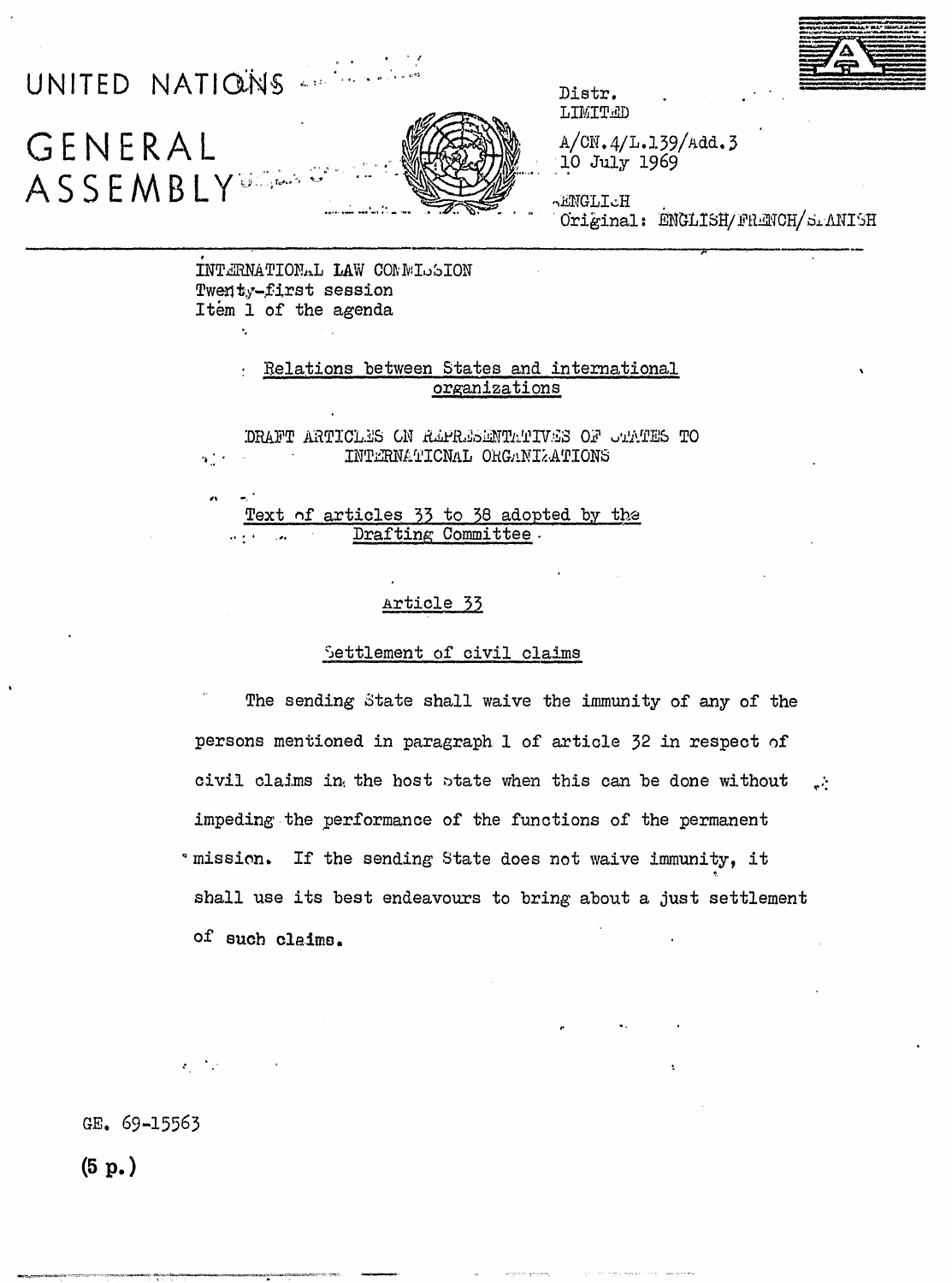A/CN.4/L.139/Add.3 Page 2

#### Article 34

# Exemption from social security legislation

:

..

1. Subjeot to the provisions of paragraph 3 of' this article, the permanent representative and the members of the diplomatio staff of the permanent mission shall with respeot to services rendered for the sending State be exempt from social seourity provisions which may be in force in the host State.

2. The exemption provided for in paragraph 1 of this article shall also apply to persons who are in the sole private employ of the permanent representative or of a member of the diplomatic staff of the permanent mission, on condition:

(a) that such employed persons are not nationals of or permanently resident in the host State; and

 $(b)$  that they are covered by the social security provisions which may be in force in the sending state or a third state.

30 The permanent representative and the members of the diplomatic staff of the permanent mission who employ persons to whom the exemption provided for in paragraph 2 of this article does not apply shall observe the obligations which the social security provisions of the host State impose upon employers.

4. The exemption provided for in paragraphs 1 and 2 of this article shall not preolude voluntary participation in the social security system of the host State provided that such participation is permitted by that btate.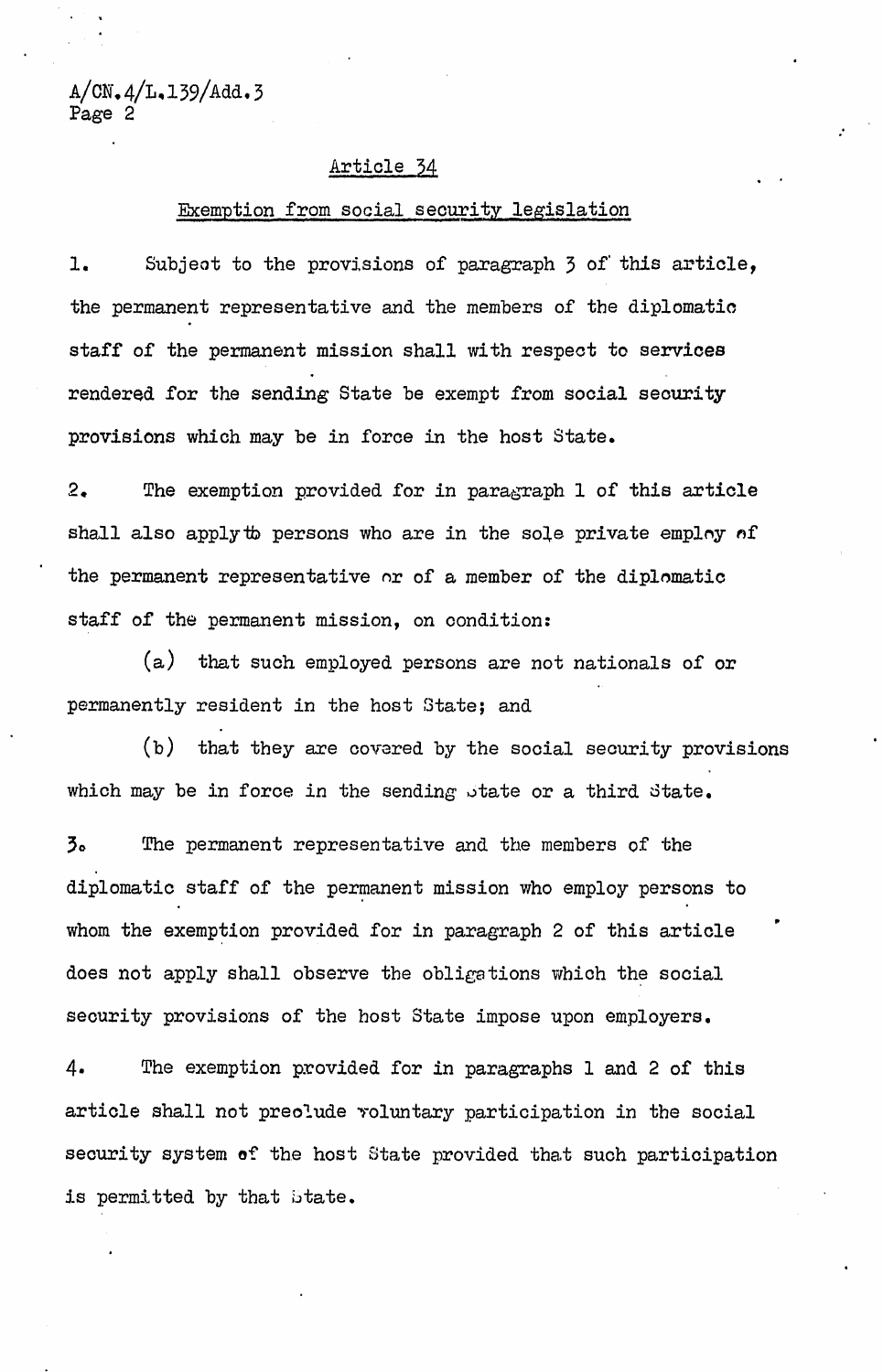5. The provisions of this article shall not affect bi- , lateral or multilateral agreements concerning social security concluded previously and shall not prevent the conclusion of such agreements in the future.

### Article 35

#### Exemption from dues and taxes

The permanent representative and the members of the diplomatio staff of the permanent mission shall be exempt'from all dues, and taxes, personal or real, national, regional or municipal, except:

(a) indirect taxes of a kind whioh are normally incorporated *in* the price of goods or services;

 $(b)$  dues and taxes on private immovable property situated in the territory of the host  $s$ tate, unless the person concerned . holds it on behalf of the sending state for the purposes of the permanent mission;

. (c) estate, sucoession or inheritance duties levied b~ the host state, subject to the provil ons of paragraph 4 of article 41;

(d) dues and taxes on private income having its source in the host State and capital taxes on investments made in commercial undertakings in the host state;

(e) charges *levied* for *specifio* services rendered;

 $(f)$  registration, court or record fees, mortgage dues and stamp duty, with respect to immovable property, subjeot to the provisions of article 25.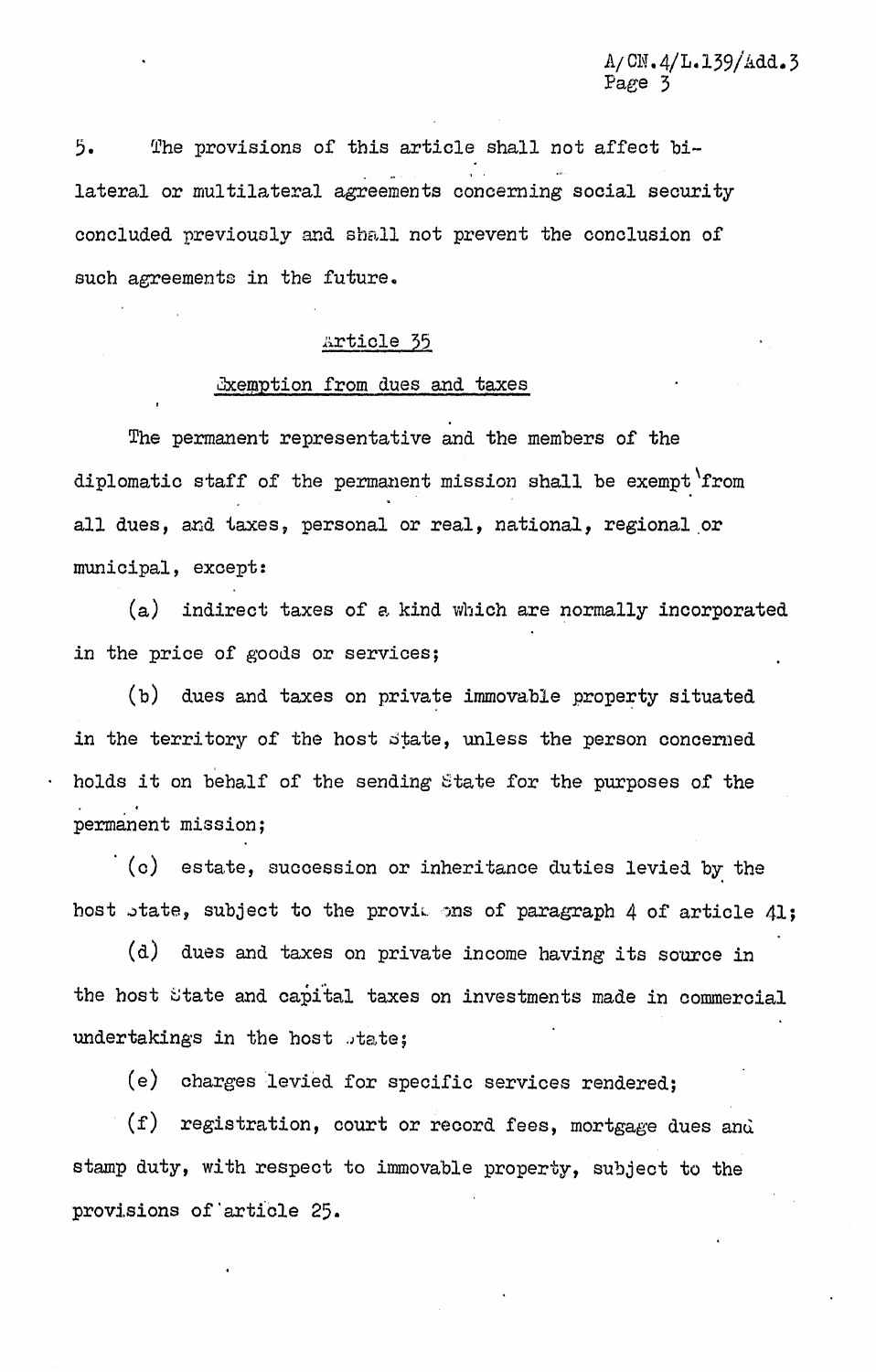$A/CN.4/L.139/Add.3$ Page 4

#### Article 36

#### Exemption from personal services

The host State shall exempt the permanent representative and the members of the diplomatic staff of the permanent mission from all personal services, from all public service of any kind whatsoever, and from military obligations such as those connected , with requisitioning, military contributions and billeting.

### Article 37

#### Exemption from customs duties and inspeotion

1. The host State shall, in accordance with such laws and regulations as it may adopt, permit entry of and grant exemption from all customs duties, taxes and related charges other than charges for storage, cartage and similar services, on:

(a) articles for the official use of the permanent mission;

(b) articles for the personal use of the permanent representative or a member of the diplomatic staff of the permanent mission or members of his family forming part of his household, including articles intended for bis establishment.

2. The personal baggage of the 'permanent representative or a member of the diplomatic staff of the permanent mission shall be exempt from inspection, unless there are serious grbunds for presuming that it contains articles not covered by the exemptions mentioned in paragraph 1 of this article, or articles the import or export of which is prohibited by the law or controlled by the quarantine regulations of the host state. Such inspection shall be